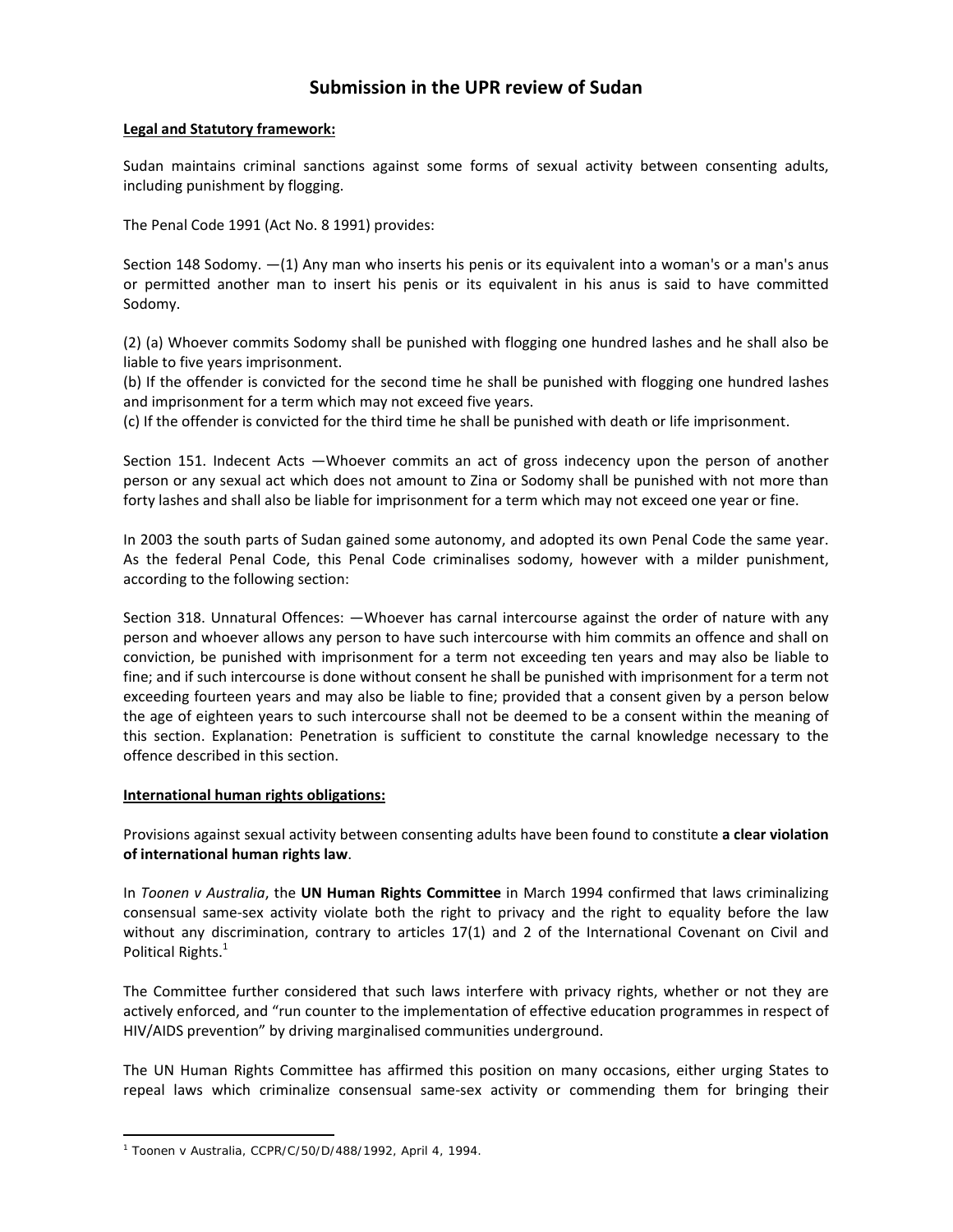legislation into conformity with the Covenant by repealing such provisions.<sup>2</sup> The United Nations Working Group on Arbitrary Detention has also found that arrests for consensual homosexual conduct are, by definition, human rights violations.

This position is consistent with other **regional and national jurisprudence**, including the principles enshrined in decisions of the European Court of Human Rights<sup>3</sup> and of the Constitutional Court of South Africa.<sup>4</sup>

The UN Special Rapporteur on the right to the highest attainable standard of physical and mental health recently highlighted that laws criminalising sexual conduct between consenting adults impede HIV education and prevention efforts and are incompatible with the right to health, a position affirmed by UNAIDS.

States' international obligations to respect the human rights of all persons, irrespective of sexual orientation and gender identity, were recently articulated in the "*Yogyakarta Principles on the Application of International Human Rights Law in relation to Sexual Orientation and Gender Identity*". The Principles were developed and unanimously adopted by a distinguished group of human rights experts, from diverse regions and backgrounds. These experts included judges, academics, a former UN High Commissioner for Human Rights, UN Special Procedures, members of treaty bodies, members of civil society and others.

Principle 2 of the Yogyakarta Principles affirms the right of all persons to equality before the law without discrimination on the basis of sexual orientation or gender identity, and specifically confirms the obligation of States to "repeal criminal and other legal provisions that prohibit or are, in effect, employed to prohibit consensual sexual activity among people of the same sex who are over the age of consent, and ensure that an equal age of consent applies to both same-sex and different-sex sexual activity."

Principle 6 of the Yogyakarta Principles affirms the right of all persons, regardless of sexual orientation or gender identity, to the enjoyment of privacy without arbitrary or unlawful interference, and confirms States' obligation to "repeal all laws that criminalise consensual sexual activity among persons of the same sex who are over the age of consent, and ensure that an equal age of consent applies to both same‐sex and different-sex sexual activity."<sup>5</sup> The Principles also call on States to "ensure that criminal and other legal provisions of general application are not applied to *de facto* criminalise consensual sexual activity among persons of the same sex who are over the age of consent."

The **UN High Commissioner for Human Rights**, Ms. Navanethem Pillay, in a statement to a High‐level Meeting on Human Rights, Sexual Orientation and Gender Identity, United Nations (New York) Thursday, 18 December 2008, affirmed: "The principle of universality admits no exception. Human rights truly are the birthright of all human beings. (…) Sadly, … there remain too many countries which continue to criminalize sexual relations between consenting adults of the same sex in defiance of established human rights law. Ironically many of these laws, like Apartheid laws that criminalized sexual relations between consenting adults of different races, are relics of the colonial era and are increasingly becoming recognized as anachronistic and as inconsistent both with international law and with traditional values of dignity, inclusion and respect for all… It is our task and our challenge to move beyond a debate on whether all human beings have rights – for such questions were long ago laid to rest by the Universal Declaration – and instead to secure the climate for implementation... Those who are lesbian, gay or bisexual, those who are transgender, transsexual or intersex, are full and equal members of the human family, and are entitled to be treated as such."

 $\overline{a}$ 

<sup>&</sup>lt;sup>2</sup> See Human Rights Committee Concluding Observations: United States of America, A/50/40, October 3, 1995; Cyprus, CCPR/C/79/Add.88, April 6, 1998; Ecuador, CCPR/C/79/Add.92, August 18, 1998; Chile, CCPR/C/79/Add.104, March 30, 1999; Lesotho, CCPR/C/79/Add.106, April 8, 1999; Romania CCPR/C/79/Add.111, July 28, 1999; Australia, A/55/40, July 24, 2000; Egypt, CCPR/CO/76/EGY, November 28, 2002; Kenya, CCPR/CO/83/KEN, March 28, 2005; United States of America, CCPR/C/USA/CO/3, September 15, 2006; BArabdos, CCPR/C/BRB/CO/3, May 11, 2007;

Chile, CCPR/C/CHL/CO/5, May 18, 2007.<br><sup>3</sup> Dudgeon v United Kingdom, Series A no. 45., 1981; Norris v Ireland, 1991; Modinos v Cyprus, 1993.

<sup>4</sup> National Coalition for Gay and Lesbian Equality and another v Minister of Justice and others, 1998.

<sup>&</sup>lt;sup>5</sup> Available in all 6 UN languages at: www.yogyakartaprinciples.org.